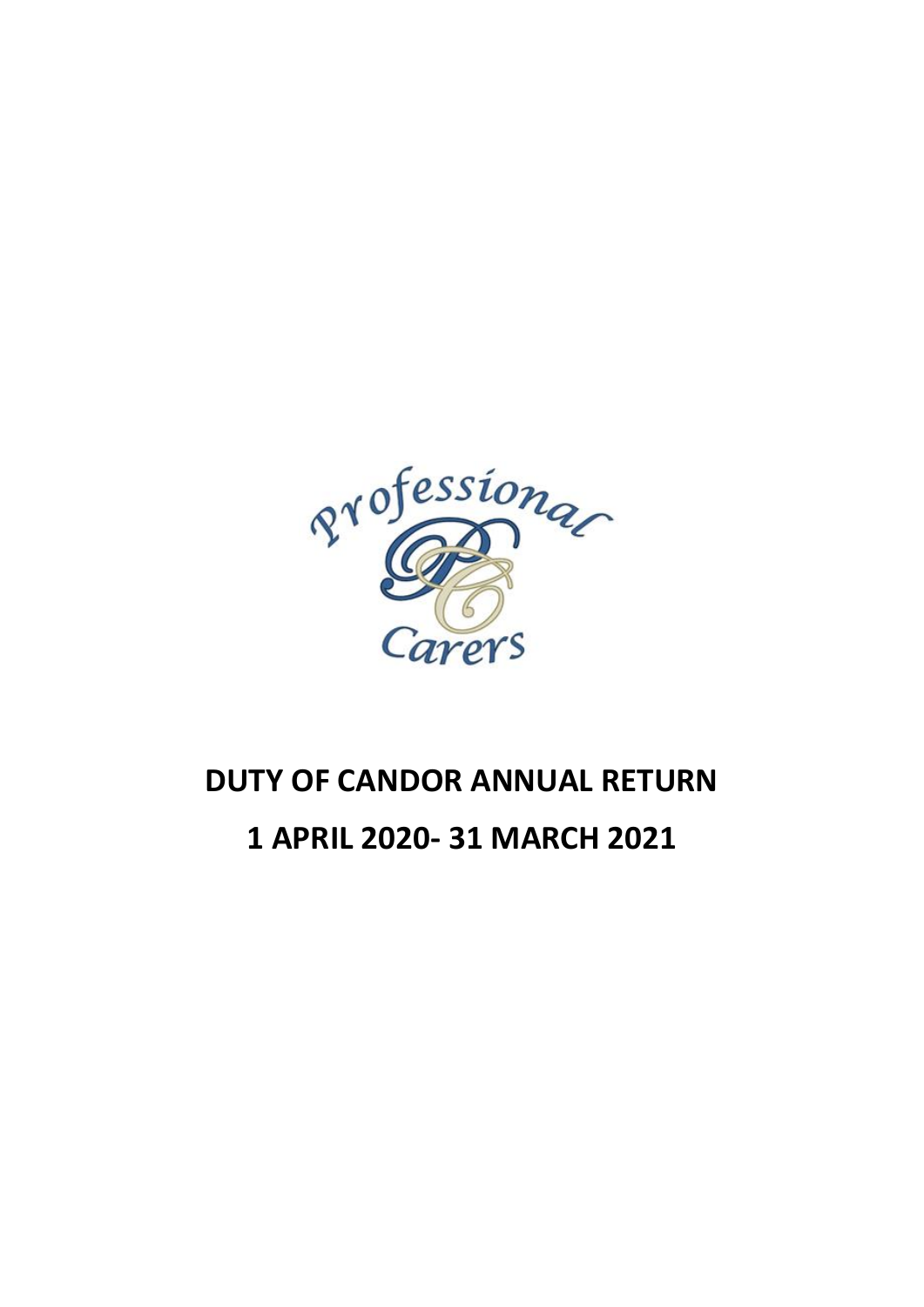## **Duty of Candour**

This is a legal requirement as set out in the Health, (Tobacco, Nicotine etc and Care) (Scotland) Act 2016 and The Duty of Candour Procedure (Scotland) Regulations 2018, to ensure that if something goes wrong in health or social care services that the people affected are offered an explanation, an apology, and an assurance that staff will learn from this error. Learning is shared with the people affected, within the organisation, and across the sector as required.

## **About our Organisation**

This report describes that as a small sized care at home provider, we have implemented Duty of Candour throughout the period of 1 April 2020 and 31 March 2021.

**Professional Carers** supports people to live in their own individual homes with a small team of carers who are matched to work for the person and provide person centred care that meets their individual needs.

**Professional Carers** has a Duty of Candour policy and staff guidance. All staff undertake training to help them understand the organisations policy and the process of the Duty of Candour which could affect them.

The people we work for have a variety of support needs: some have severe and challenging difficulties while others maintain some independence but require additional support.

#### **Incident Reporting**

All health and social care services in Scotland must provide an annual Duty of Candour report for their service. As a care at home provider this information is sent to our regulator the Care Inspectorate.

During the reporting period, there were no incidents that triggered the Duty of Candour.

#### **Procedure**

The purpose of the Duty of Candour is to ensure organisations are open, honest and supportive when there is an unexpected or unintended incident resulting in death or harm.

We must activate the Duty of Candour procedure as soon as reasonably practicable after becoming aware that:

• An unintended or unexpected incident occurred in the provision of the health, care or social work service provided by the organisation as the responsible person;

• In the reasonable opinion of a registered health professional not involved in the incident: a) that incident appears to have resulted in or could result in any of the outcomes outlined in the table below; and b) That the outcome relates directly to the incident rather than the natural course of the person's illness or underlying condition.